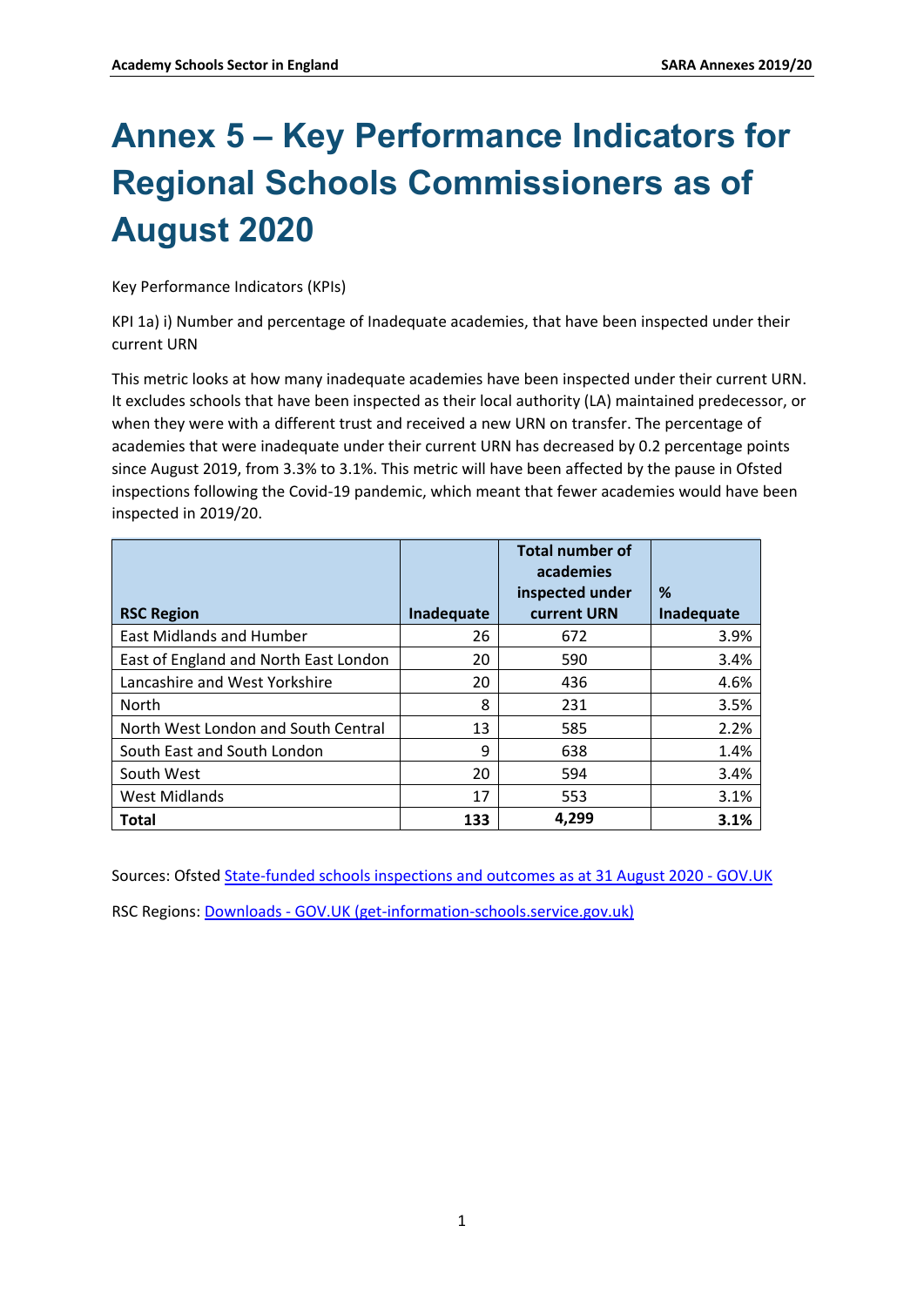KPI 1a) ii) Number and percentage of Inadequate Free Schools, that have been inspected under their current URN

This metric looks at the number of inadequate free schools inspected under their current URN. The percentage of inadequate free schools has decreased by 1.3 percentage points since August 2019, from 4.8% to 3.5%. Again, this metric will have been affected by the pause in Ofsted inspections following the Covid-19 pandemic, which meant that fewer free schools would have been inspected in 2019/20.

|                                       |            | <b>Total number of</b><br>free schools<br>inspected under |              |
|---------------------------------------|------------|-----------------------------------------------------------|--------------|
| <b>RSC Region</b>                     | Inadequate | current URN                                               | % Inadequate |
| <b>East Midlands and Humber</b>       | 0          | 15                                                        | 0.0%         |
| East of England and North East London | 2          | 54                                                        | 3.7%         |
| Lancashire and West Yorkshire         | 1          | 44                                                        | 2.3%         |
| North                                 | 1          | 10                                                        | 10.0%        |
| North West London and South Central   | 3          | 89                                                        | 3.4%         |
| South East and South London           | 1          | 54                                                        | 1.9%         |
| South West                            | 0          | 12                                                        | 0.0%         |
| <b>West Midlands</b>                  | 3          | 36                                                        | 8.3%         |
| <b>Total</b>                          | 11         | 314                                                       | 3.5%         |

Sources: Ofste[d State-funded schools inspections and outcomes as at 31 August 2020 -](https://www.gov.uk/government/statistics/state-funded-schools-inspections-and-outcomes-as-at-31-august-2020) GOV.UK

RSC Regions: Downloads - [GOV.UK \(get-information-schools.service.gov.uk\)](https://get-information-schools.service.gov.uk/Downloads)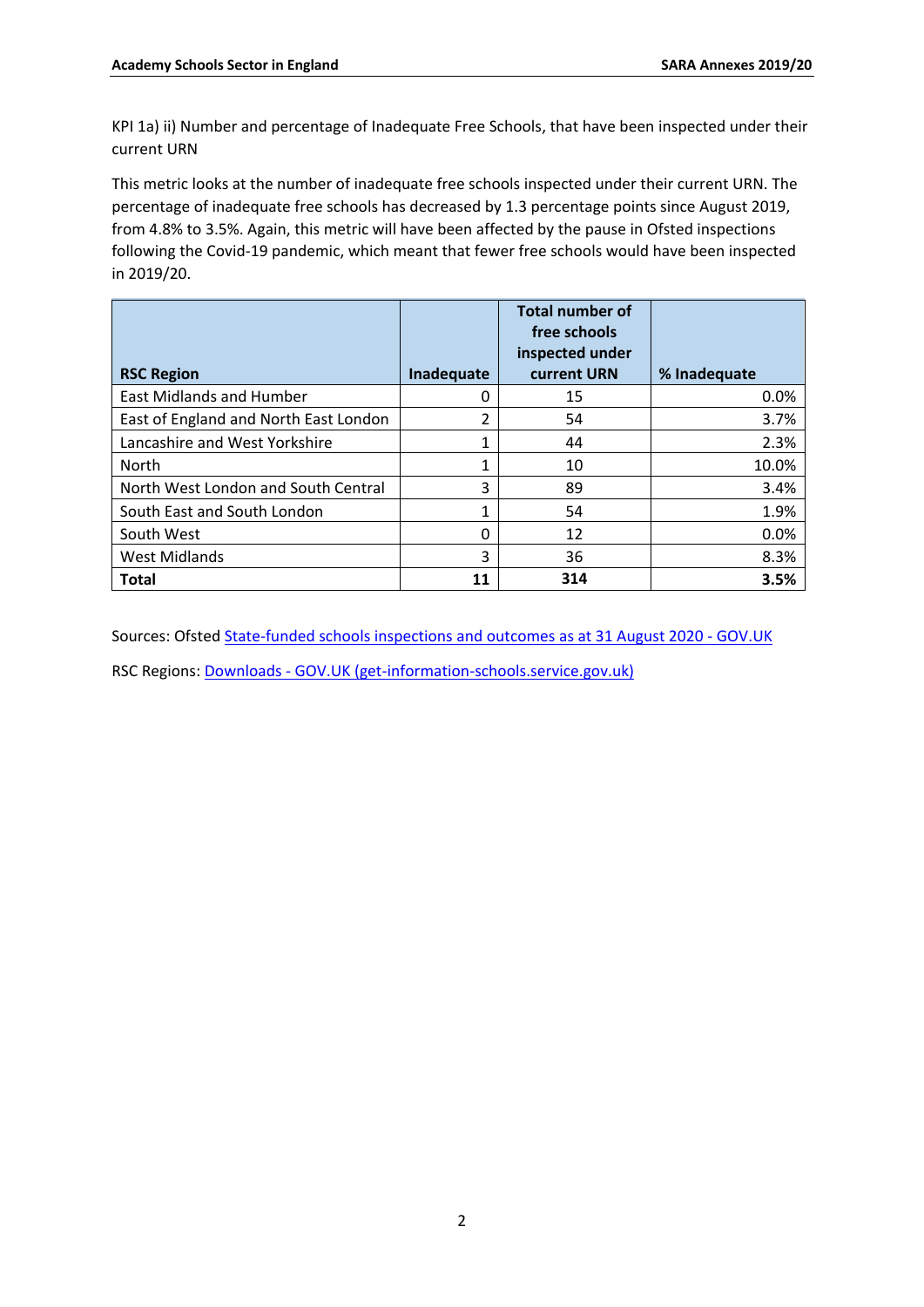KPI 1a) iii) Number and percentage of Inadequate University Technical Colleges, that have been inspected under their current URN

This metric looks at the number of Inadequate University Technical colleges (UTCs) inspected under their current URN. Since August 2019 the percentage of Inadequate UTCs has decreased by 5.4 percentage points, from 10.5% to 5.1%. Again, this metric will have been affected by the pause in Ofsted inspections following the Covid-19 pandemic, which meant that fewer UTCs would have been inspected in 2019/20. In addition, there is a small number of UTCs, therefore even a single inadequate UTC will result in an RSC having a relatively high percentage of inadequate UTCs.

|                                       |            | <b>Total number</b><br>of UTCs<br>inspected<br>under current |              |
|---------------------------------------|------------|--------------------------------------------------------------|--------------|
| <b>RSC Region</b>                     | Inadequate | <b>URN</b>                                                   | % Inadequate |
| <b>East Midlands and Humber</b>       | 0          | 5                                                            | 0.0%         |
| East of England and North East London | 0          | 6                                                            | 0.0%         |
| Lancashire and West Yorkshire         | 0          | 4                                                            | 0.0%         |
| North                                 | 0          | 3                                                            | 0.0%         |
| North West London and South Central   | 0          |                                                              | 0.0%         |
| South East and South London           | 1          | 3                                                            | 33.3%        |
| South West                            | 1          | 4                                                            | 25.0%        |
| <b>West Midlands</b>                  | 0          | 7                                                            | 0.0%         |
| <b>Total</b>                          | 2          | 39                                                           | 5.1%         |

Sources: Ofste[d State-funded schools inspections and outcomes as at 31 August 2020 -](https://www.gov.uk/government/statistics/state-funded-schools-inspections-and-outcomes-as-at-31-august-2020) GOV.UK

RSC Regions: Downloads - [GOV.UK \(get-information-schools.service.gov.uk\)](https://get-information-schools.service.gov.uk/Downloads)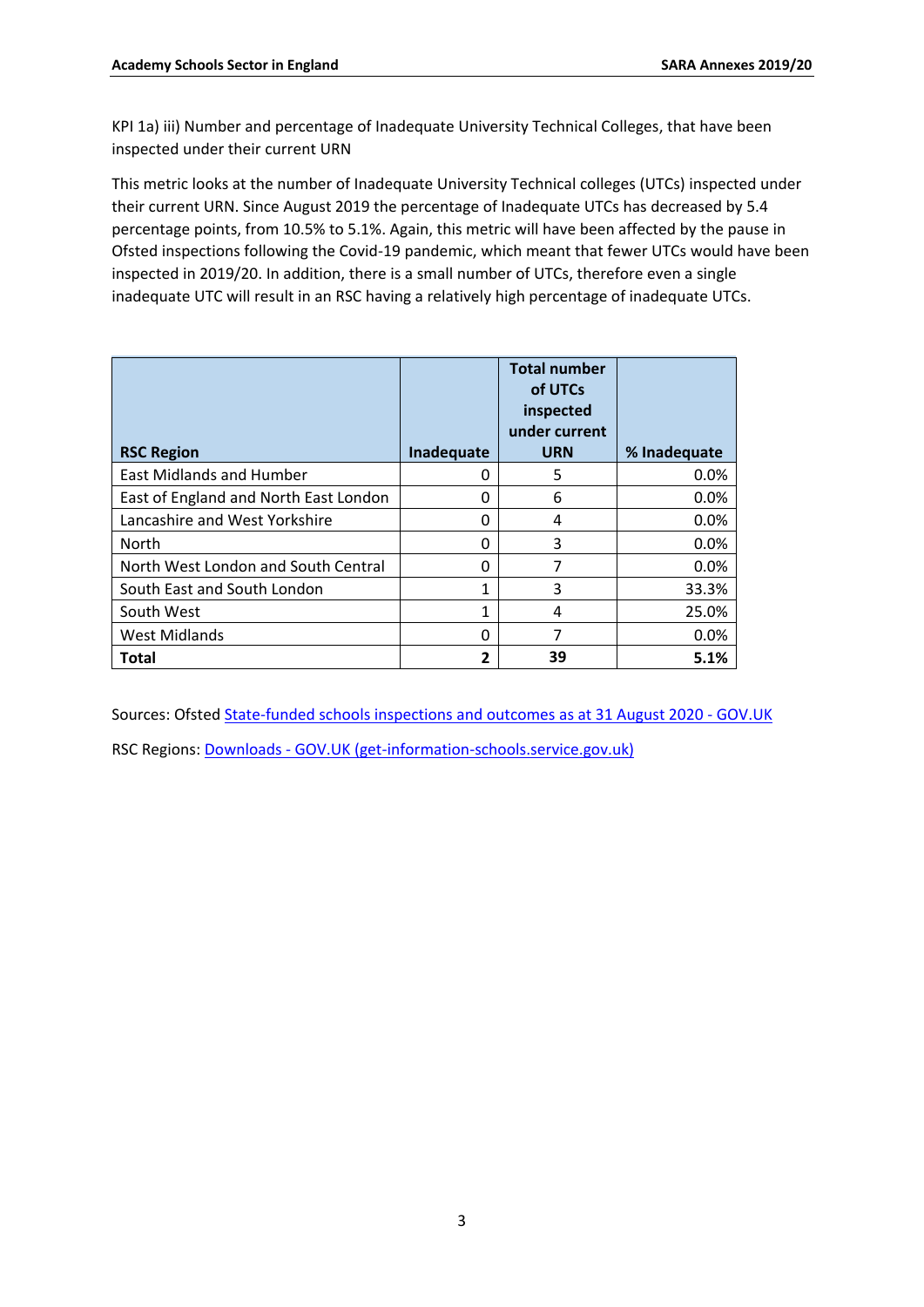KPI 1b) Number and percentage of previous inadequate LA maintained schools becoming good or outstanding sponsored academies

This metric helps to track how many schools have improved from inadequate to good or outstanding since becoming a sponsored academy. The number included in this metric is lower than the total number of sponsored academies that have been inspected as the school has to have had an LA maintained predecessor which was judged inadequate at their most recent inspection as an LA maintained school.

The percentage of sponsored academies that have been judged Good or Outstanding has increased by 1.5 percentage points since August 2019, from 71.5% to 73.0%. The number of sponsored academies that have been inspected will have been affected by the pause in Ofsted inspections following the Covid-19 pandemic.

| <b>RSC Region</b>               | <b>Number becoming</b><br>Good/Outstanding | <b>Total number of</b><br>sponsored<br>academies with<br>previously<br>inadequate LA<br>maintained schools | % becoming<br>Good/Outstanding |
|---------------------------------|--------------------------------------------|------------------------------------------------------------------------------------------------------------|--------------------------------|
| <b>East Midlands and Humber</b> | 66                                         | 90                                                                                                         | 73.3%                          |
| East of England and North East  |                                            |                                                                                                            |                                |
| London                          | 98                                         | 139                                                                                                        | 70.5%                          |
| Lancashire and West Yorkshire   | 48                                         | 69                                                                                                         | 69.6%                          |
| North                           | 20                                         | 32                                                                                                         | 62.5%                          |
| North West London and South     |                                            |                                                                                                            |                                |
| Central                         | 40                                         | 59                                                                                                         | 67.8%                          |
| South East and South London     | 90                                         | 101                                                                                                        | 89.1%                          |
| South West                      | 40                                         | 66                                                                                                         | 60.6%                          |
| West Midlands                   | 69                                         | 89                                                                                                         | 77.5%                          |
| <b>Total</b>                    | 471                                        | 645                                                                                                        | 73.0%                          |

Source: Source: Internal Management information as of August 2020, based on **State-funded schools** statistics - [GOV.UK \(www.gov.uk\)](https://www.gov.uk/government/collections/maintained-schools-and-academies-inspections-and-outcomes-official-statistics)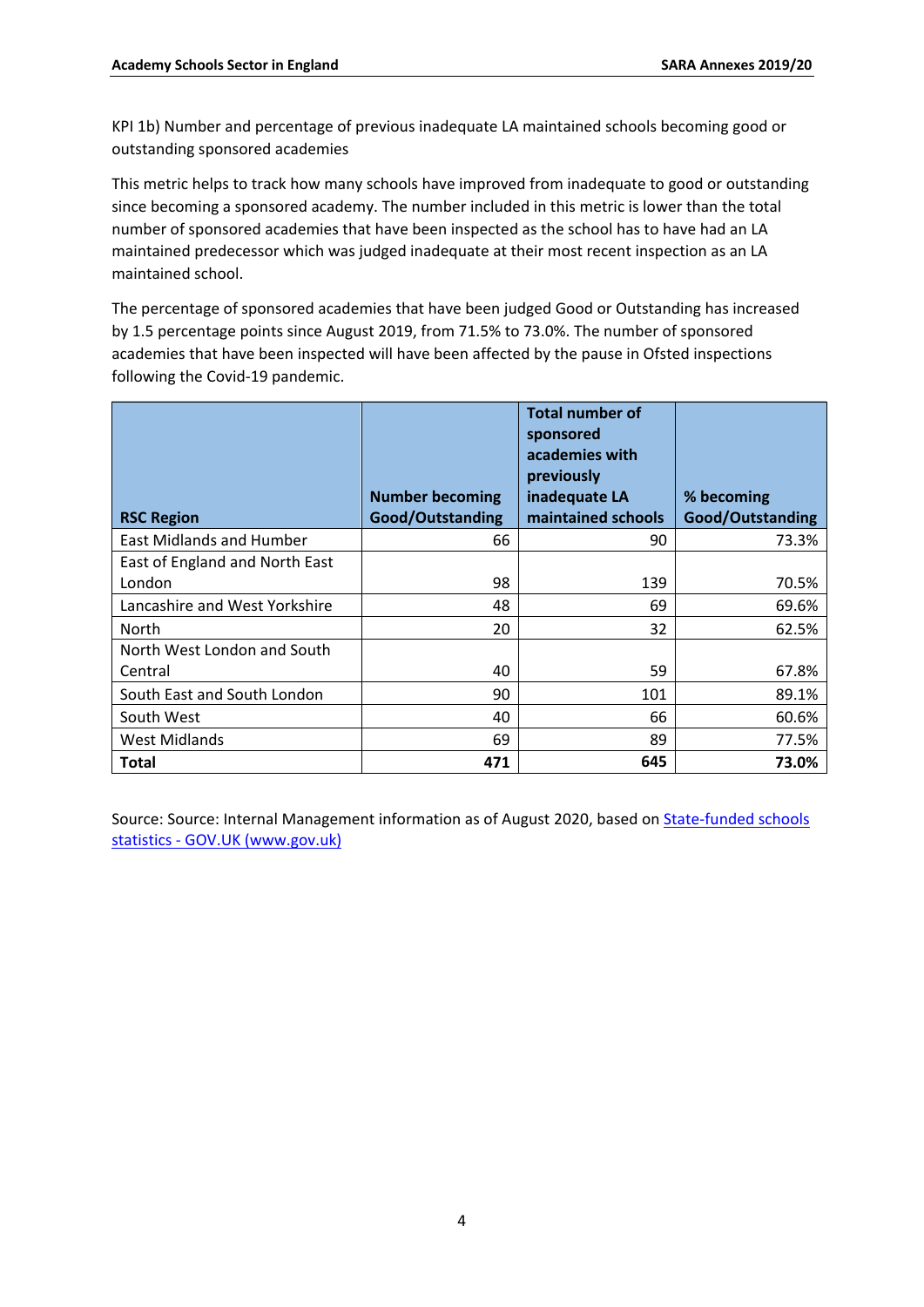KPI 2ai) Number of inadequate LA maintained schools in the process of becoming a sponsored academy under Section 5D of the Academies Act 2010

This KPI measures the number of inadequate LA maintained schools in the process of converting to sponsored academy status. If sponsored academies are opened at a faster rate than new academy orders are issued for inadequate LA maintained schools, then the number of schools awaiting conversion will decrease. Since August 2019, the number of inadequate LA maintained schools in the process of converting decreased from 169 to 158. However, the pause in Ofsted inspections following the Covid-19 pandemic affected the number of academy orders that were issued.

|                                 | <b>Number in process of</b> |
|---------------------------------|-----------------------------|
| <b>RSC Region</b>               | conversion                  |
| <b>East Midlands and Humber</b> | 12                          |
| East of England and North East  |                             |
| London                          | 8                           |
| Lancashire and West Yorkshire   | 46                          |
| North                           | 16                          |
| North West London and South     |                             |
| Central                         | 10                          |
| South East and South London     | 15                          |
| South West                      | 12                          |
| <b>West Midlands</b>            | 39                          |
| Total                           | 158                         |

Source: Internal Management information as of August 2020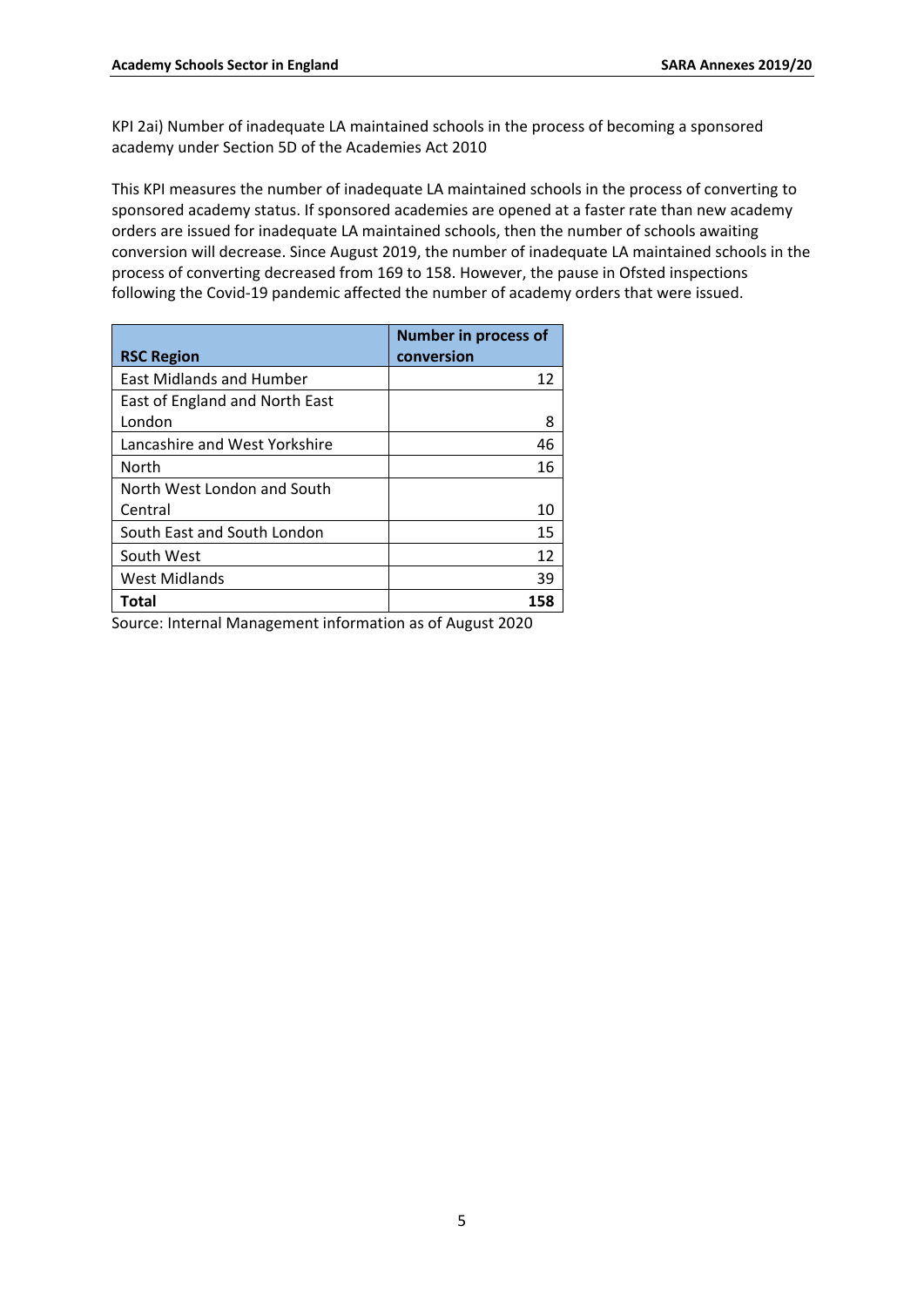KPI 2aii) Median time taken (months) to convert Inadequate LA maintained schools to sponsored academies, per region for all time, and in the last 12 months

This KPI is used to monitor the time taken for inadequate LA maintained schools that have been issued with an academy order to convert to a sponsored academy... Between September 2018 and August 2019 151 inadequate LA maintained schools converted to sponsored academy status. The average time taken to convert these schools was 11.5 months<sup>1</sup>. This decreased to 10.9 months in the 12 month period from September 2019 to August 2020, with 90 schools opening as sponsored academies.

| <b>RSC Region</b>               | <b>Median time taken</b><br>to convert all time<br>(months) | <b>Median time taken</b><br>to convert in the last<br>12 months (months) |
|---------------------------------|-------------------------------------------------------------|--------------------------------------------------------------------------|
| <b>East Midlands and Humber</b> | 9.1                                                         | 11.0                                                                     |
| East of England and North East  |                                                             |                                                                          |
| London                          | 7.9                                                         | 7.1                                                                      |
| Lancashire and West Yorkshire   | 11.4                                                        | 9.5                                                                      |
| <b>North</b>                    | 10.7                                                        | 10.5                                                                     |
| North West London and South     |                                                             |                                                                          |
| Central                         | 10.5                                                        | 10.8                                                                     |
| South East and South London     | 9.0                                                         | 6.7                                                                      |
| South West                      | 10.3                                                        | 11.6                                                                     |
| West Midlands                   | 14.7                                                        | 21.1                                                                     |
| <b>Grand Total</b>              | 10.4                                                        | 10.9                                                                     |

Source: Internal Management information as of August 2020

<sup>&</sup>lt;sup>1</sup> Figured Revised from Previous Years SARA where the mean average was provided, rather than the median.